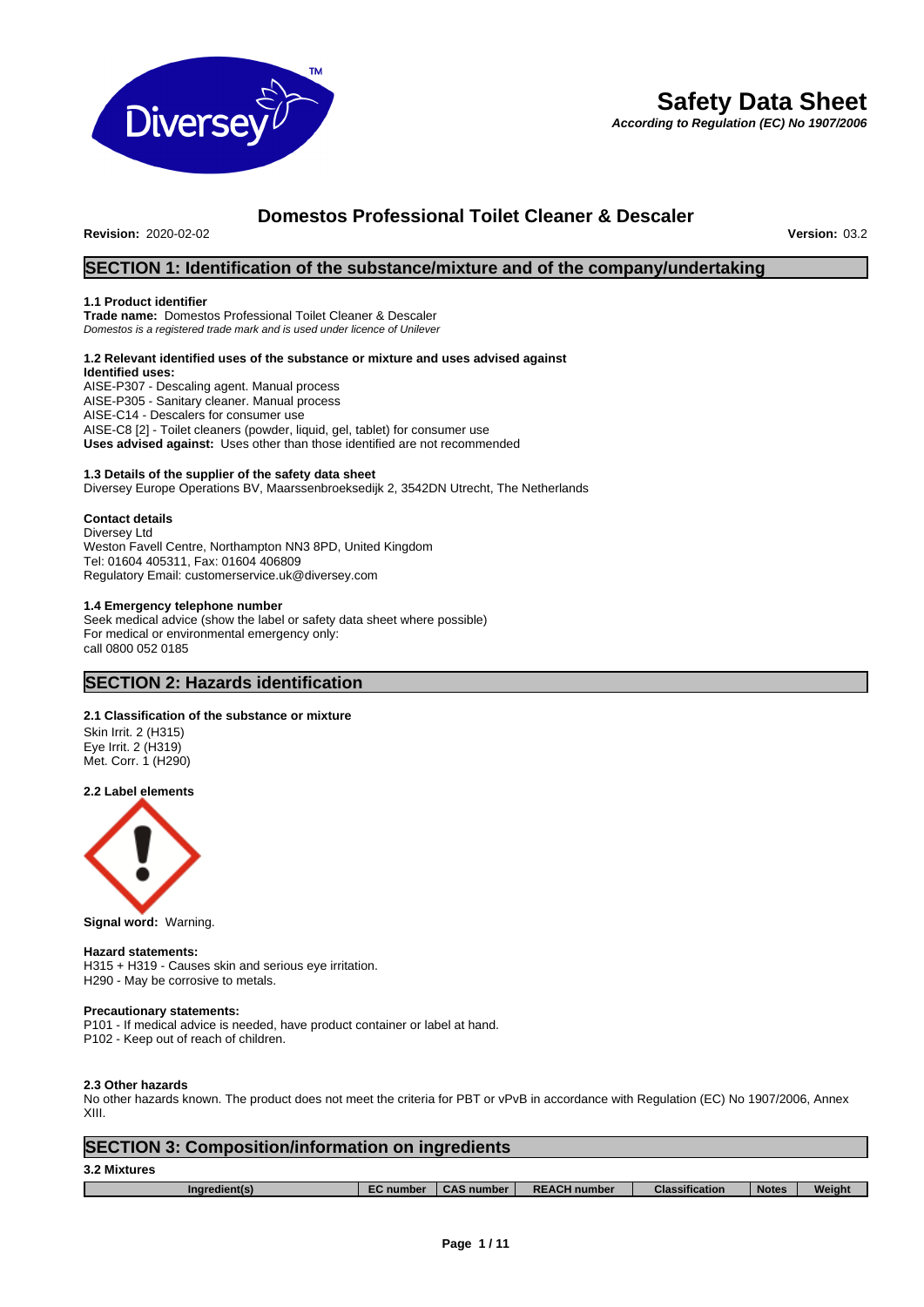|                            |           |            |                                                            |                                                                                                 | percent  |
|----------------------------|-----------|------------|------------------------------------------------------------|-------------------------------------------------------------------------------------------------|----------|
| sulphamic acid             | 226-218-8 | 5329-14-6  | 01-2119488633-28,<br>01-2119846728-23,<br>01-2119982121-44 | Skin Irrit. 2 (H315)<br>Eye Irrit. 2 (H319)<br>Aquatic Chronic 3<br>(H412)                      | $3 - 10$ |
| alkylbenzenesulphonic acid | 287-494-3 | 85536-14-7 | 01-2111-9490234-40                                         | Skin Corr. 1C (H314)<br>Eye Dam. 1 (H318)<br>Acute Tox. 4 (H302)<br>Aquatic Chronic 3<br>(H412) | $3 - 10$ |
| citric acid                | 201-069-1 | 77-92-9    | 01-2119457026-42                                           | Eye Irrit. 2 (H319)                                                                             | $3 - 10$ |

Workplace exposure limit(s), if available, are listed in subsection 8.1.

For the full text of the H and EUH phrases mentioned in this Section, see Section 16.

# **SECTION 4: First aid measures**

| 4.1 Description of first aid measures                           |                                                                                                                                                                                                                                 |
|-----------------------------------------------------------------|---------------------------------------------------------------------------------------------------------------------------------------------------------------------------------------------------------------------------------|
| Inhalation:                                                     | Get medical attention or advice if you feel unwell.                                                                                                                                                                             |
| <b>Skin contact:</b>                                            | Take off immediately all contaminated clothing and wash it before reuse.                                                                                                                                                        |
| Eye contact:                                                    | Hold eyelids apart and flush eyes with plenty of lukewarm water for at least 15 minutes. Remove<br>contact lenses, if present and easy to do. Continue rinsing. If eye irritation persists: Get medical<br>advice or attention. |
| Ingestion:                                                      | Rinse mouth. Immediately drink 1 glass of water. Never give anything by mouth to an unconscious<br>person. Get medical attention or advice if you feel unwell.                                                                  |
| Self-protection of first aider:                                 | Consider personal protective equipment as indicated in subsection 8.2.                                                                                                                                                          |
| 4.2 Most important symptoms and effects, both acute and delayed |                                                                                                                                                                                                                                 |

| <b>F.L MOST MIDOITAIN SYMPTOMS AND CHECLS, DOMI ACUTE AND GETTYCH</b> |                                             |
|-----------------------------------------------------------------------|---------------------------------------------|
| Inhalation:                                                           | No known effects or symptoms in normal use. |
| Skin contact:                                                         | Causes irritation.                          |
| Eye contact:                                                          | Causes severe irritation.                   |
| Ingestion:                                                            | No known effects or symptoms in normal use. |

#### **4.3 Indication of any immediate medical attention and special treatment needed**

No information available on clinical testing and medical monitoring. Specific toxicological information on substances, if available, can be found in section 11.

# **SECTION 5: Firefighting measures**

#### **5.1 Extinguishing media**

Carbon dioxide. Dry powder. Water spray jet. Fight larger fires with water spray jet or alcohol-resistant foam.

#### **5.2 Special hazards arising from the substance or mixture**

No special hazards known.

#### **5.3 Advice for firefighters**

As in any fire, wear self contained breathing apparatus and suitable protective clothing including gloves and eye/face protection.

# **SECTION 6: Accidental release measures**

#### **6.1 Personal precautions, protective equipment and emergency procedures**

# No special measures required.

**6.2 Environmental precautions**

Do not allow to enter drainage system, surface or ground water. Dilute with plenty of water.

#### **6.3 Methods and material for containment and cleaning up**

Dyke to collect large liquid spills. Absorb with liquid-binding material (sand, diatomite, universal binders, sawdust). Do not place spilled materials back into the original container. Collect in closed and suitable containers for disposal.

#### **6.4 Reference to other sections**

For personal protective equipment see subsection 8.2. For disposal considerations see section 13.

# **SECTION 7: Handling and storage**

#### **7.1 Precautions for safe handling**

**Measures to prevent fire and explosions:**

# No special precautions required.

#### **Measures required to protect the environment:**

For environmental exposure controls see subsection 8.2.

#### **Advices on general occupational hygiene:**

Follow general hygiene considerations recognised as common good workplace practices. Keep away from food, drink and animal feeding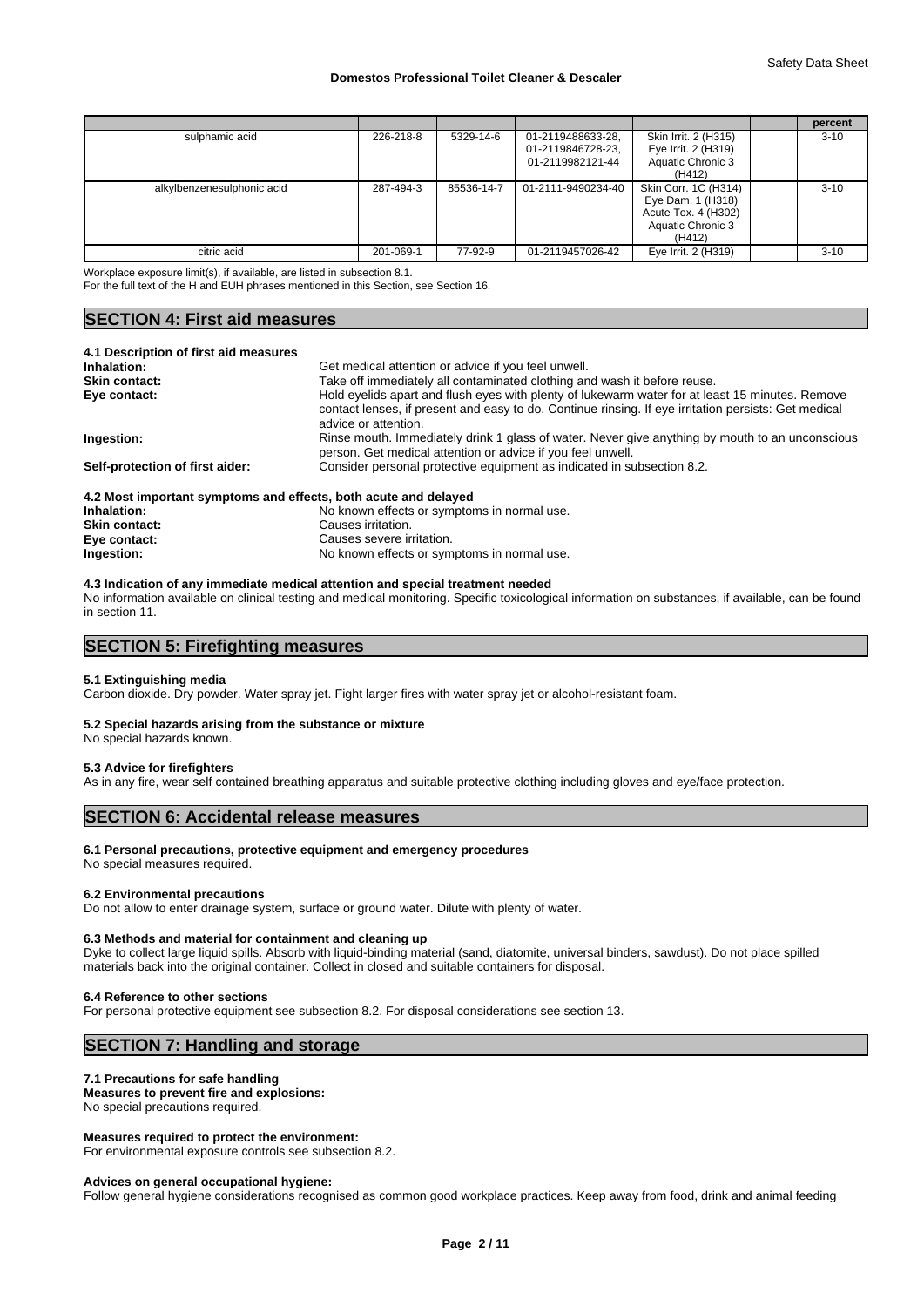stuffs. Keep out of reach of children. Do not mix with other products unless adviced by Diversey. Wash face, hands and any exposed skin thoroughly after handling. Take off contaminated clothing. Wash contaminated clothing before reuse. Use only with adequate ventilation. See chapter 8.2, Exposure controls / Personal protection.

#### **7.2 Conditions for safe storage, including any incompatibilities**

Store in accordance with local and national regulations. Store in a closed container. Keep only in original packaging. Keep out of reach of children.

For conditions to avoid see subsection 10.4. For incompatible materials see subsection 10.5.

#### **7.3 Specific end use(s)**

No specific advice for end use available.

## **SECTION 8: Exposure controls/personal protection**

### **8.1 Control parameters**

**Workplace exposure limits**

Air limit values, if available:

Biological limit values, if available:

#### **Recommended monitoring procedures, if available:**

#### Additional exposure limits under the conditions of use, if available:

#### **DNEL/DMEL and PNEC values**

### **Human exposure**

DNEL oral exposure - Consumer (mg/kg bw)

| Ingredient(s)              | effects | Short term - Local Short term - Systemic<br>effects | Long term - Local<br>effects | <b>ILong term - Systemic I</b><br>effects |  |
|----------------------------|---------|-----------------------------------------------------|------------------------------|-------------------------------------------|--|
| sulphamic acid             |         |                                                     |                              | 1.06                                      |  |
| alkylbenzenesulphonic acid |         |                                                     |                              | 0.85                                      |  |
| citric acid                |         |                                                     |                              |                                           |  |

| DNEL dermal exposure - Worker |  |
|-------------------------------|--|
|-------------------------------|--|

| Ingredient(s)              | <b>Short term - Local</b><br>effects | <b>Short term - Systemicl</b><br>effects (mg/kg bw) | Long term - Local<br>effects | <b>I Long term - Systemic I</b><br>effects (mg/kg bw) |
|----------------------------|--------------------------------------|-----------------------------------------------------|------------------------------|-------------------------------------------------------|
| sulphamic acid             | No data available                    |                                                     | No data available            |                                                       |
| alkylbenzenesulphonic acid |                                      |                                                     |                              | 170                                                   |
| citric acid                | No data available                    |                                                     | No data available            |                                                       |

DNEL dermal exposure - Consumer

| Ingredient(s)              | <b>Short term - Local</b><br>effects | Short term - Systemic<br>effects (ma/ka bw) | Long term - Local<br>effects | Long term - Systemic  <br>effects (mg/kg bw) |
|----------------------------|--------------------------------------|---------------------------------------------|------------------------------|----------------------------------------------|
| sulphamic acid             | No data available                    |                                             | No data available            |                                              |
| alkylbenzenesulphonic acid |                                      |                                             |                              | 85                                           |
| citric acid                | No data available                    |                                             | No data available            |                                              |
|                            |                                      |                                             |                              |                                              |

#### DNEL inhalatory exposure - Worker (mg/m<sup>3</sup>  $)$

| Ingredient(s)              | <b>Short term - Local</b><br>effects | Short term - Systemic<br>effects | Long term - Local<br>effects | Long term - Systemic<br>effects |
|----------------------------|--------------------------------------|----------------------------------|------------------------------|---------------------------------|
| sulphamic acid             |                                      |                                  |                              |                                 |
| alkylbenzenesulphonic acid |                                      |                                  |                              |                                 |
| citric acid                |                                      |                                  |                              |                                 |

| DNEL inhalatory exposure - Consumer (mg/m <sup>3</sup> ) |         |                                          |                   |                      |  |  |  |
|----------------------------------------------------------|---------|------------------------------------------|-------------------|----------------------|--|--|--|
| Ingredient(s)                                            |         | Short term - Local Short term - Systemic | Long term - Local | Long term - Systemic |  |  |  |
|                                                          | effects | effects                                  | effects           | effects              |  |  |  |
| sulphamic acid                                           |         |                                          |                   | .85                  |  |  |  |
| alkylbenzenesulphonic acid                               |         |                                          |                   |                      |  |  |  |
| citric acid                                              |         |                                          |                   |                      |  |  |  |

#### **Environmental exposure** Environmental exposure - PNEC

| Ingredient(s)                            | (mg/l) | Surface water, fresh Surface water, marine<br>(mg/l)                                      | Intermittent (mg/l) | Sewage treatment<br>plant (mg/l) |
|------------------------------------------|--------|-------------------------------------------------------------------------------------------|---------------------|----------------------------------|
| sulphamic acid                           | 0.3    | 0.03                                                                                      | 0.3                 | 200                              |
| alkylbenzenesulphonic acid               | 0.278  | 0.0287                                                                                    | 0.0167              | 3.43                             |
| citric acid                              | 0.44   | 0.044                                                                                     |                     | >1000                            |
| Environmental exposure - PNEC, continued |        |                                                                                           |                     |                                  |
|                                          |        | The Most committee of the committee of the committee of the committee of the committee of | A.11111.1           | $A + I$ . $I$ . $I$ . $2V$       |

| Ingredient(s)              | l Sediment. freshwater l<br>(mg/kg) | Sediment, marine<br>(mg/kg) | Soil (mg/kg) | Air (mg/m <sup>3</sup> ) |
|----------------------------|-------------------------------------|-----------------------------|--------------|--------------------------|
| sulphamic acid             | 0.3                                 | 0.03                        |              |                          |
| alkylbenzenesulphonic acid | 0.287                               | 0.287                       | 35           |                          |
| citric acid                | 34.6                                | 3.46                        | 33.1         |                          |

#### **8.2 Exposure controls**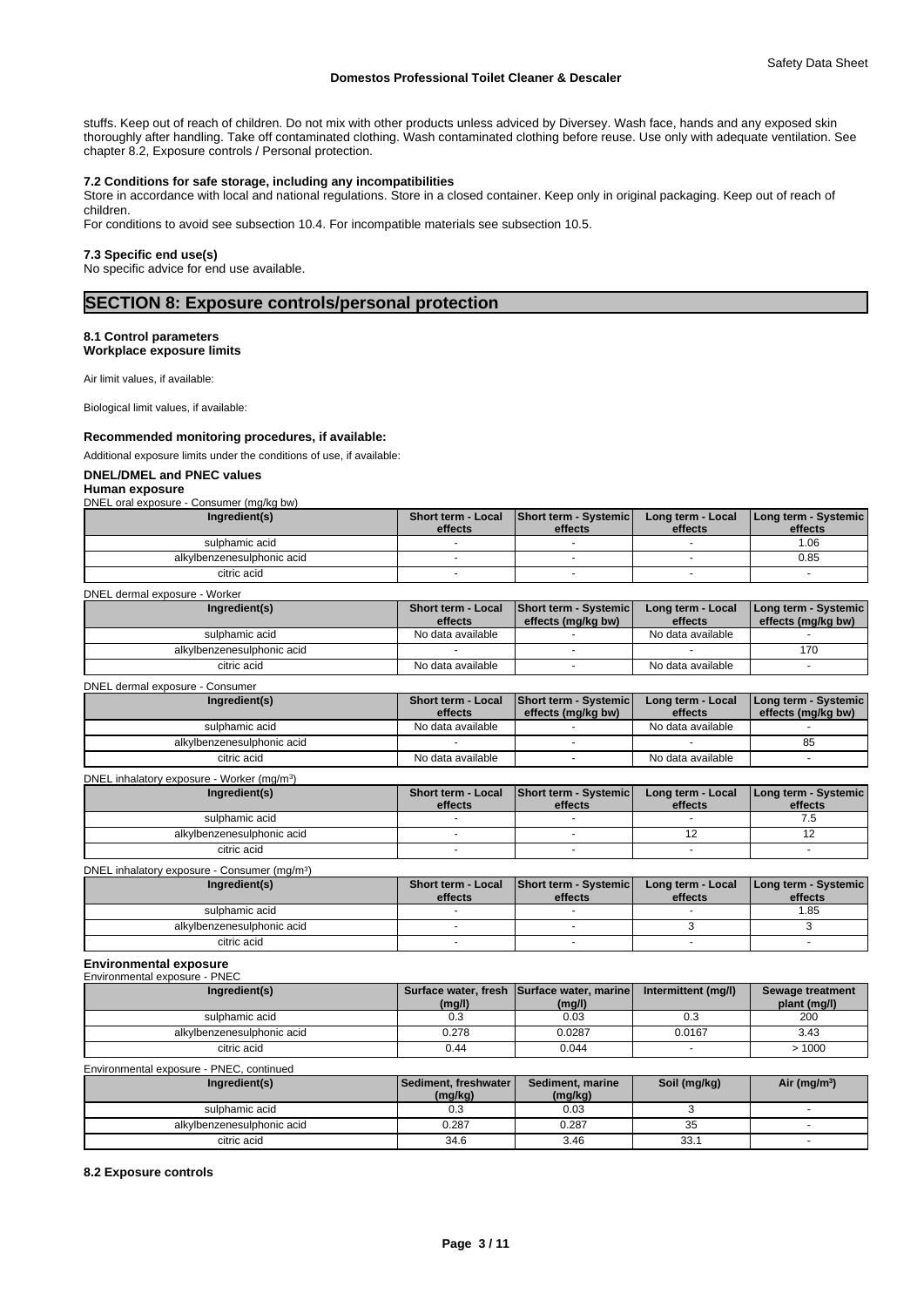*The following information applies for the uses indicated in subsection 1.2 of the Safety Data Sheet. If available, please refer to the product information sheet for application and handling instructions. Normal use conditions are assumed for this section.*

*Recommended safety measures for handling the undiluted product:*

| Appropriate engineering controls:       | No special requirements under normal use conditions.                                                                                                                                                                                                                                                                                                                                                                                                                                                                                                                                                                                                                             |
|-----------------------------------------|----------------------------------------------------------------------------------------------------------------------------------------------------------------------------------------------------------------------------------------------------------------------------------------------------------------------------------------------------------------------------------------------------------------------------------------------------------------------------------------------------------------------------------------------------------------------------------------------------------------------------------------------------------------------------------|
| Appropriate organisational controls:    | Avoid direct contact and/or splashes where possible. Train personnel.                                                                                                                                                                                                                                                                                                                                                                                                                                                                                                                                                                                                            |
| Personal protective equipment           |                                                                                                                                                                                                                                                                                                                                                                                                                                                                                                                                                                                                                                                                                  |
| Eye / face protection:                  | Safety glasses are not normally required. However, their use is recommended in those cases<br>where splashes may occur when handling the product (EN 166).                                                                                                                                                                                                                                                                                                                                                                                                                                                                                                                       |
| Hand protection:                        | Chemical-resistant protective gloves (EN 374). Verify instructions regarding permeability and<br>breakthrough time, as provided by the gloves supplier. Consider specific local use conditions, such<br>as risk of splashes, cuts, contact time and temperature.<br>Suggested gloves for prolonged contact: Material: butyl rubber Penetration time: $\geq$ 480 min Material<br>thickness: $\geq 0.7$ mm<br>Suggested gloves for protection against splashes: Material: nitrile rubber Penetration time: ≥ 30 min<br>Material thickness: $\geq 0.4$ mm<br>In consultation with the supplier of protective gloves a different type providing similar protection may<br>be chosen. |
| <b>Body protection:</b>                 | No special requirements under normal use conditions.                                                                                                                                                                                                                                                                                                                                                                                                                                                                                                                                                                                                                             |
| <b>Respiratory protection:</b>          | No special requirements under normal use conditions.                                                                                                                                                                                                                                                                                                                                                                                                                                                                                                                                                                                                                             |
| <b>Environmental exposure controls:</b> | Should not reach sewage water or drainage ditch undiluted or unneutralised.                                                                                                                                                                                                                                                                                                                                                                                                                                                                                                                                                                                                      |

# **SECTION 9: Physical and chemical properties**

**9.1 Information on basic physical and chemical properties Information in this section refers to the product, unless it is specifically stated that substance data is listed**

|                                                              | Method / remark                                |
|--------------------------------------------------------------|------------------------------------------------|
| <b>Physical State: Liquid</b>                                |                                                |
| <b>Colour: Clear. Blue</b>                                   |                                                |
| <b>Odour:</b> Slightly perfumed                              |                                                |
| <b>Odour threshold:</b> Not applicable                       |                                                |
| $pH < 2$ (neat)                                              | <b>ISO 4316</b>                                |
| <b>Dilution pH:</b> Not applicable.                          |                                                |
| Melting point/freezing point (°C): Not determined            | Not relevant to classification of this product |
| Initial boiling point and boiling range (°C): Not determined | See substance data                             |

Substance data, boiling point

| Ingredient(s)              | Value<br>(°C)     | <b>Method</b>    | Atmospheric pressure<br>(hPa) |  |
|----------------------------|-------------------|------------------|-------------------------------|--|
| sulphamic acid             | 205               | Method not given | 1013                          |  |
| alkylbenzenesulphonic acid | 190               | Method not given |                               |  |
| citric acid                | No data available |                  |                               |  |

**Flammability (liquid):** Not flammable. *( UN Manual of Tests and Criteria, section 32, L.2 )* **Flash point (°C):** ≈.?°C **Sustained combustion:** Not applicable. **Evaporation rate:** Not determined **Notice 2008** Not relevant to classification of this product **Flammability (solid, gas):** Not applicable to liquids **Upper/lower flammability limit (%):** Not determined

Substance data, flammability or explosive limits, if available:

#### Vapour pressure: Not determined

Substance data, vapour pressure

| Ingredient(s)              | Value<br>(Pa)     | <b>Method</b>    | Temperature<br>(°C) |
|----------------------------|-------------------|------------------|---------------------|
| sulphamic acid             |                   | Method not given | 20                  |
| alkylbenzenesulphonic acid | 0.15              |                  | 20                  |
| citric acid                | No data available |                  |                     |

**Solubility in / Miscibility with Water:** Fully miscible **Vapour density:** Not determined **Not relevant to classification of this product Relative density:** ≈ 1.06 (20 °C) **Not relevant to classification of this product Relative density:** ≈ 1.06 (20 °C) **Relative density:**  $\approx 1.06$  (20 °C)

**Method / remark**

**Method / remark**

**Method / remark**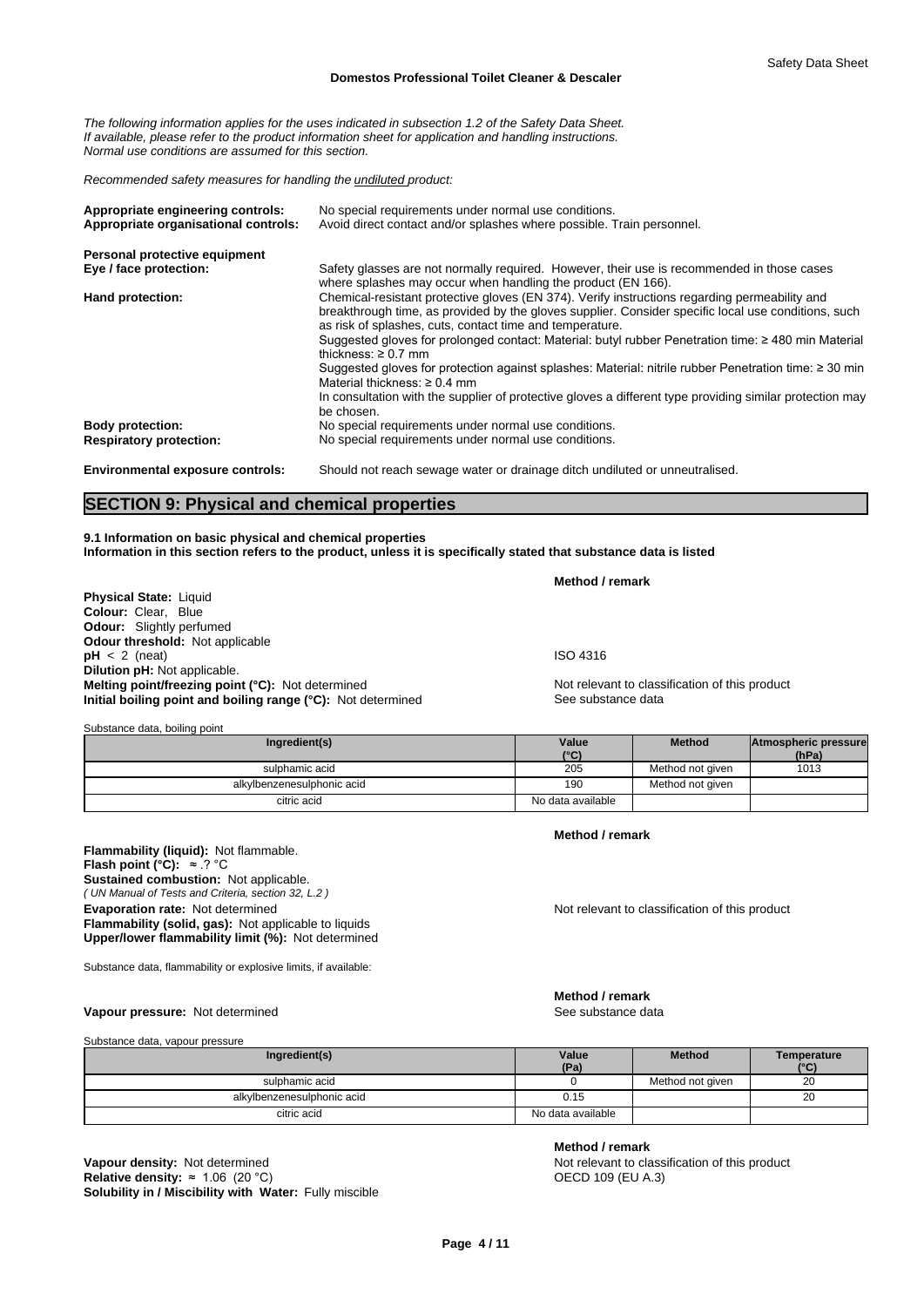| Substance data, solubility in water |  |
|-------------------------------------|--|
|-------------------------------------|--|

| Ingredient(s)              | Value | <b>Method</b>    | Temperature   |
|----------------------------|-------|------------------|---------------|
|                            | (g/l) |                  | $(^{\circ}C)$ |
| sulphamic acid             | 213   | Method not given | 20            |
| alkylbenzenesulphonic acid | >10   | Method not given | 20            |
| citric acid                | 1630  | Method not given |               |

Substance data, partition coefficient n-octanol/water (log Kow): see subsection 12.3

**Decomposition temperature:** Not applicable. **Autoignition temperature:** Not determined **Viscosity:**  $\approx$  95 mPa.s (20 °C) **Explosive properties:** Not explosive. **Oxidising properties:** Not oxidising.

#### **9.2 Other information**

**Corrosion to metals:** Corrosive **Corrosition Corrosition Corrosition Weight of evidence** 

Substance data, dissociation constant, if available:

# **SECTION 10: Stability and reactivity**

#### **10.1 Reactivity**

No reactivity hazards known under normal storage and use conditions.

#### **10.2 Chemical stability**

Stable under normal storage and use conditions.

#### **10.3 Possibility of hazardous reactions**

No hazardous reactions known under normal storage and use conditions.

#### **10.4 Conditions to avoid**

None known under normal storage and use conditions.

#### **10.5 Incompatible materials**

Reacts with alkali and metals. Keep away from products containing chlorine-based bleaching agents or sulphites.

#### **10.6 Hazardous decomposition products**

None known under normal storage and use conditions.

# **SECTION 11: Toxicological information**

#### **11.1 Information on toxicological effects**

Mixture data:.

| <b>Relevant calculated ATE(s):</b><br>$ATE - Oral$ (mg/kg): $>2000$ |                                 |                                   |
|---------------------------------------------------------------------|---------------------------------|-----------------------------------|
| Skin irritation and corrosivity<br><b>Result: Skin irritant 2</b>   | <b>Species: Not applicable</b>  | <b>Method:</b> Weight of evidence |
| Eye irritation and corrosivity<br><b>Result:</b> Eye irritant 2     | <b>Species:</b> Not applicable. | <b>Method:</b> Weight of evidence |

Substance data, where relevant and available, are listed below:.

#### **Acute toxicity**

| Acute oral toxicity        |           |                  |                |                   |                             |
|----------------------------|-----------|------------------|----------------|-------------------|-----------------------------|
| Ingredient(s)              | Endpoint  | Value<br>(mg/kg) | <b>Species</b> | <b>Method</b>     | <b>Exposure</b><br>time (h) |
| sulphamic acid             | $LD_{50}$ | 2065             | Rat            | Method not given  |                             |
| alkylbenzenesulphonic acid | $LD_{50}$ | >1470            | Rat            | OECD 401 (EU B.1) |                             |
| citric acid                | $LD_{50}$ | 3000             | Rat            | Method not given  |                             |

Acute dermal toxicity

| Ingredient(s)              | Endpoint  | Value<br>(mg/kg)     | <b>Species</b> | <b>Method</b>     | <b>Exposure</b><br>time (h) |
|----------------------------|-----------|----------------------|----------------|-------------------|-----------------------------|
| sulphamic acid             |           | No data<br>available |                |                   |                             |
| alkylbenzenesulphonic acid | $LD_{50}$ | > 2000               | Rat            | OECD 402 (EU B.3) |                             |
| citric acid                | $LD_{50}$ | > 2000               | Rat            | Method not given  |                             |

Acute inhalative toxicity

**Method / remark**

**Surface tension (N/m):** Not determined **Notification in the Not relevant to classification of this product**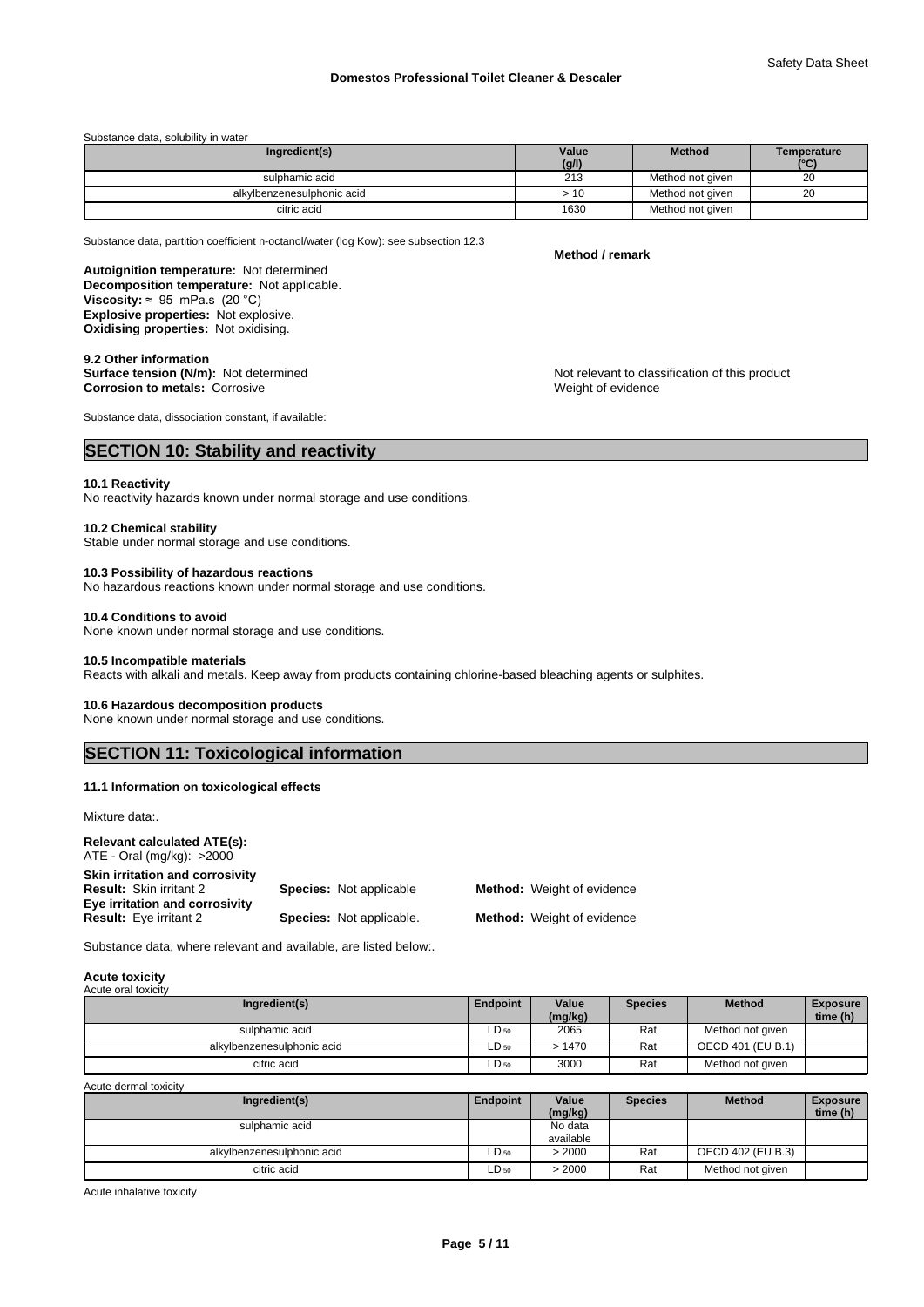| Ingredient(s)              | Endpoint | Value<br>(mg/l) | <b>Species</b> | <b>Method</b> | <b>Exposure</b><br>time (h) |
|----------------------------|----------|-----------------|----------------|---------------|-----------------------------|
| sulphamic acid             |          | No data         |                |               |                             |
|                            |          | available       |                |               |                             |
| alkylbenzenesulphonic acid |          | No data         |                |               |                             |
|                            |          | available       |                |               |                             |
| citric acid                |          | No data         |                |               |                             |
|                            |          | available       |                |               |                             |

#### **Irritation and corrosivity** Skin irritation and corrosivity

| Ingredient(s)              | Result       | <b>Species</b> | <b>Method</b>     | <b>Exposure time</b> |
|----------------------------|--------------|----------------|-------------------|----------------------|
| sulphamic acid             | Irritant     | Rabbit         | OECD 404 (EU B.4) |                      |
| alkylbenzenesulphonic acid | Corrosive    | Rabbit         | OECD 404 (EU B.4) |                      |
| citric acid                | Not irritant | Rabbit         | OECD 404 (EU B.4) |                      |

| Eye irritation and corrosivity |               |                |                   |                      |
|--------------------------------|---------------|----------------|-------------------|----------------------|
| Ingredient(s)                  | Result        | <b>Species</b> | <b>Method</b>     | <b>Exposure time</b> |
| sulphamic acid                 | Severe damage | Rabbit         | OECD 405 (EU B.5) |                      |
| alkylbenzenesulphonic acid     | Severe damage | Rabbit         | OECD 405 (EU B.5) |                      |
| citric acid                    | Irritant      | Rabbit         | OECD 405 (EU B.5) |                      |

#### Respiratory tract irritation and corrosivity

| Ingredient(s)              | Result            | <b>Species</b> | <b>Method</b> | <b>Exposure time</b> |
|----------------------------|-------------------|----------------|---------------|----------------------|
| sulphamic acid             | No data available |                |               |                      |
| alkylbenzenesulphonic acid | No data available |                |               |                      |
| citric acid                | No data available |                |               |                      |

### **Sensitisation**

| Sensitisation by skin contact |                   |                |                     |                   |
|-------------------------------|-------------------|----------------|---------------------|-------------------|
| Ingredient(s)                 | <b>Result</b>     | <b>Species</b> | <b>Method</b>       | Exposure time (h) |
| sulphamic acid                | No data available |                |                     |                   |
| alkylbenzenesulphonic acid    | Not sensitising   | Guinea pig     | OECD 406 (EU B.6) / |                   |
|                               |                   |                | <b>GPMT</b>         |                   |
| citric acid                   | Not sensitising   | Guinea pig     | Method not given    |                   |

#### Sensitisation by inhalation

| Ingredient(s)              | Result            | <b>Species</b> | <b>Method</b> | <b>Exposure time</b> |
|----------------------------|-------------------|----------------|---------------|----------------------|
| sulphamic acid             | No data available |                |               |                      |
| alkylbenzenesulphonic acid | No data available |                |               |                      |
| citric acid                | No data available |                |               |                      |

#### **CMR effects (carcinogenicity, mutagenicity and toxicity for reproduction)** Mutagenicity

| Ingredient(s)              | <b>Result (in-vitro)</b>               | <b>Method</b>                     | <b>Result (in-vivo)</b>                                   | <b>Method</b>         |
|----------------------------|----------------------------------------|-----------------------------------|-----------------------------------------------------------|-----------------------|
|                            |                                        | (in-vitro)                        |                                                           | (in-vivo)             |
| sulphamic acid             | No evidence for mutagenicity, negative |                                   | <b>IOECD 471 (EUINo data available</b>                    |                       |
|                            | test results                           | B.12/13                           |                                                           |                       |
| alkylbenzenesulphonic acid | No evidence for mutagenicity, negative |                                   | <b>OECD 471 (EUNo evidence for mutagenicity, negative</b> | <b>IOECD 474 (EUI</b> |
|                            | test results                           | <b>B.12/13) OECD test results</b> |                                                           | B.12                  |
|                            |                                        | 473                               |                                                           |                       |
| citric acid                | <b>No data available</b>               |                                   | No evidence of genotoxicity, negative                     | Method not            |
|                            |                                        |                                   | test results                                              | given                 |

#### **Carcinogenicity**

| Ingredient(s)              | <b>Effect</b>                                          |
|----------------------------|--------------------------------------------------------|
| sulphamic acid             | No data available                                      |
| alkylbenzenesulphonic acid | No evidence for carcinogenicity, weight-of-evidence    |
| citric acid                | No evidence for carcinogenicity, negative test results |

#### Toxicity for reproduction Ingredient(s) Endpoint Specific effect Value Species Method **(mg/kg bw/d)**  Species | Method | Exposure | Remarks and other effects | **time reported**  sulphamic acid **No data** available alkylbenzenesulphonic NOAEL acid<br>citric acid Teratogenic effects | 300 | Rat Read across | 20 day(s) citric acid **No data** No data No data No data No data No data No data No data No data No data No data No data No available No evidence for reproductive toxicity

# **Repeated dose toxicity**

| Sub-acute or sub-chronic oral toxicity |          |              |                |               |             |                                             |
|----------------------------------------|----------|--------------|----------------|---------------|-------------|---------------------------------------------|
| Ingredient(s)                          | Endpoint | Value        | <b>Species</b> | <b>Method</b> |             | <b>Exposure Specific effects and organs</b> |
|                                        |          | (mg/kg bw/d) |                |               | time (days) | affected                                    |
| sulphamic acid                         |          | No data      |                |               |             |                                             |
|                                        |          | available    |                |               |             |                                             |
| alkylbenzenesulphonic acid             |          | No data      |                |               |             |                                             |
|                                        |          | available    |                |               |             |                                             |
| citric acid                            |          | No data      |                |               |             |                                             |
|                                        |          | available    |                |               |             |                                             |
| Sub-chronic dermal toxicity            |          |              |                |               |             |                                             |
| Ingredient(s)                          | Endpoint | Value        | <b>Species</b> | <b>Method</b> |             | Exposure Specific effects and organs        |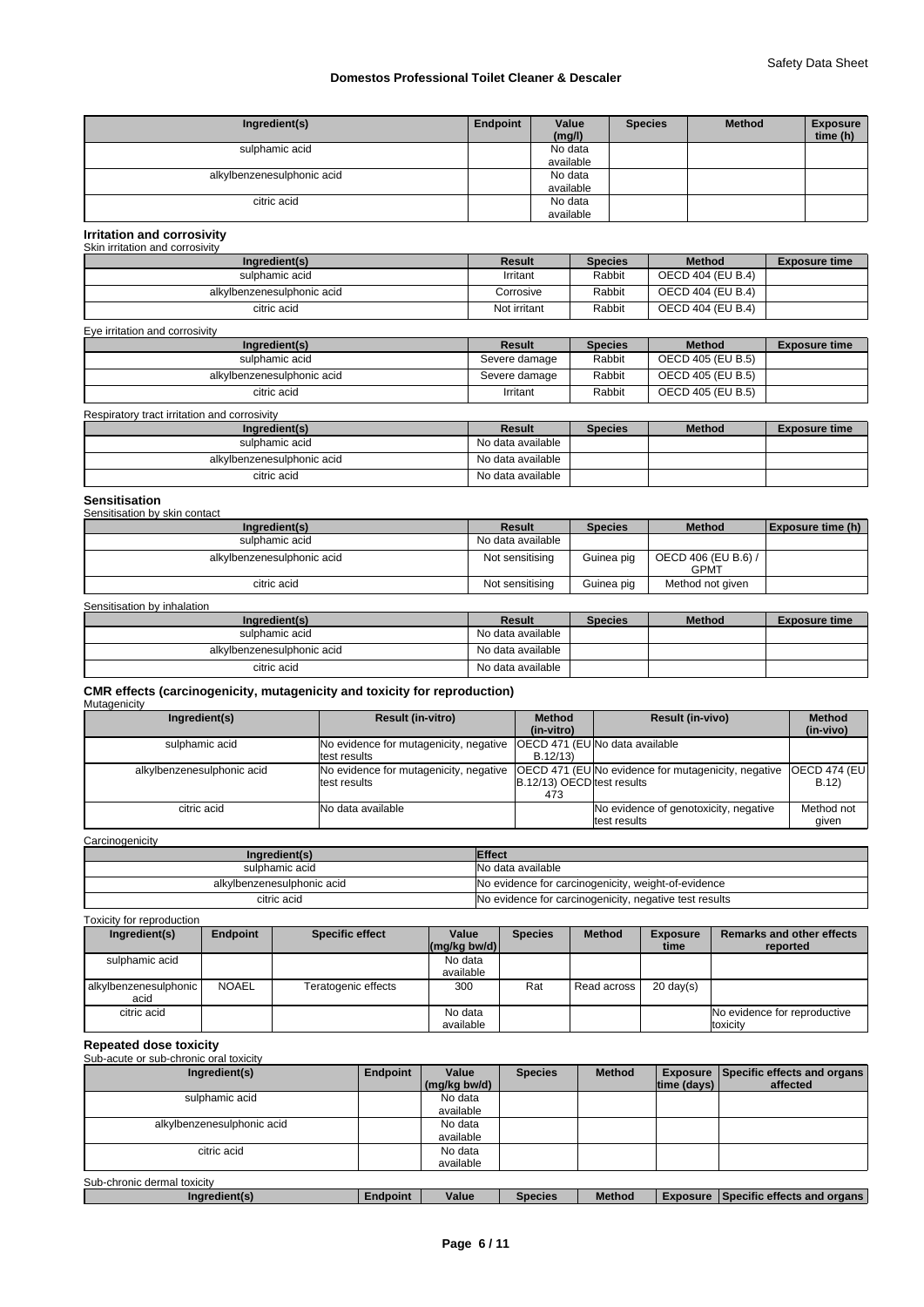|                            | $\frac{1}{2}$ (mg/kg bw/d) |  | $ time$ (days) $ $ | affected |
|----------------------------|----------------------------|--|--------------------|----------|
| sulphamic acid             | No data                    |  |                    |          |
|                            | available                  |  |                    |          |
| alkylbenzenesulphonic acid | No data                    |  |                    |          |
|                            | available                  |  |                    |          |
| citric acid                | No data                    |  |                    |          |
|                            | available                  |  |                    |          |

| Sub-chronic inhalation toxicity<br>Ingredient(s) | Endpoint | Value<br>(mg/kg bw/d) | <b>Species</b> | <b>Method</b> | $ time$ (days) $ $ | <b>Exposure   Specific effects and organs  </b><br>affected |
|--------------------------------------------------|----------|-----------------------|----------------|---------------|--------------------|-------------------------------------------------------------|
| sulphamic acid                                   |          | No data<br>available  |                |               |                    |                                                             |
| alkylbenzenesulphonic acid                       |          | No data<br>available  |                |               |                    |                                                             |
| citric acid                                      |          | No data<br>available  |                |               |                    |                                                             |

#### Chronic toxicity

| Ingredient(s)                 | <b>Exposure</b><br>route | <b>Endpoint</b> | Value<br>$\left \frac{\text{mg}}{\text{kg}}\right $ (mg/kg bw/d) | <b>Species</b> | <b>Method</b>  | <b>Exposure</b><br>time | Specific effects and<br>organs affected | <b>Remark</b> |
|-------------------------------|--------------------------|-----------------|------------------------------------------------------------------|----------------|----------------|-------------------------|-----------------------------------------|---------------|
| sulphamic acid                |                          |                 | No data<br>available                                             |                |                |                         |                                         |               |
| alkylbenzenesulphonic<br>acid | Oral                     | <b>NOAEL</b>    | 85                                                               | Rat            | Read<br>across | 9 month(s) $\vert$      |                                         |               |
| citric acid                   |                          |                 | No data<br>available                                             |                |                |                         |                                         |               |

#### STOT-single exposure

| Ingredient(s)              | Affected organ(s) |
|----------------------------|-------------------|
| sulphamic acid             | No data available |
| alkylbenzenesulphonic acid | No data available |
| citric acid                | No data available |

#### STOT-repeated exposure

| Ingredient(s)              | Affected organ(s) |
|----------------------------|-------------------|
| sulphamic acid             | No data available |
| alkylbenzenesulphonic acid | No data available |
| citric acid                | No data available |

#### **Aspiration hazard**

Substances with an aspiration hazard (H304), if any, are listed in section 3. If relevant, see section 9 for dynamic viscosity and relative density of the product.

#### **Potential adverse health effects and symptoms**

Effects and symptoms related to the product, if any, are listed in subsection 4.2.

# **SECTION 12: Ecological information**

#### **12.1 Toxicity**

No data is available on the mixture.

Substance data, where relevant and available, are listed below:

### **Aquatic short-term toxicity**

| Aquatic short-term toxicity - fish      |           |                 |                        |                   |                             |
|-----------------------------------------|-----------|-----------------|------------------------|-------------------|-----------------------------|
| Ingredient(s)                           | Endpoint  | Value<br>(mg/l) | <b>Species</b>         | <b>Method</b>     | <b>Exposure</b><br>time (h) |
| sulphamic acid                          | $LC_{50}$ | 70.3            | Pimephales<br>promelas | Method not given  | 96                          |
| alkylbenzenesulphonic acid              | $LC_{50}$ | 1 - 10          | Cyprinus carpio        | OECD 203 (EU C.1) | 96                          |
| citric acid                             | $LC_{50}$ | 440             | Leuciscus idus         | Method not given  | 48                          |
| Aquatic short-term toxicity - crustacea |           |                 |                        |                   |                             |

| Ingredient(s)              | Endpoint | Value     | <b>Species</b> | <b>Method</b>     | <b>Exposure</b> |
|----------------------------|----------|-----------|----------------|-------------------|-----------------|
|                            |          | (mg/l)    |                |                   | time (h)        |
| sulphamic acid             |          | No data   |                |                   |                 |
|                            |          | available |                |                   |                 |
| alkylbenzenesulphonic acid | EC 50    | $-10$     | Daphnia        | OECD 202 (EU C.2) | 48              |
|                            |          |           | magna Straus   |                   |                 |
| citric acid                | EC 50    | 1535      | Daphnia        | Method not given  | 24              |
|                            |          |           | magna Straus   |                   |                 |

| Aquatic short-term toxicity - algae |           |                      |                            |                   |                             |
|-------------------------------------|-----------|----------------------|----------------------------|-------------------|-----------------------------|
| Ingredient(s)                       | Endpoint  | Value<br>(mg/l)      | <b>Species</b>             | <b>Method</b>     | <b>Exposure</b><br>time (h) |
| sulphamic acid                      |           | No data<br>available |                            |                   |                             |
| alkylbenzenesulphonic acid          | EC 50     | $10 - 100$           | Desmodesmus<br>subspicatus | OECD 201 (EU C.3) | 72                          |
| citric acid                         | $LC_{50}$ | 425                  | Scenedesmus<br>quadricauda | Method not given  | 168                         |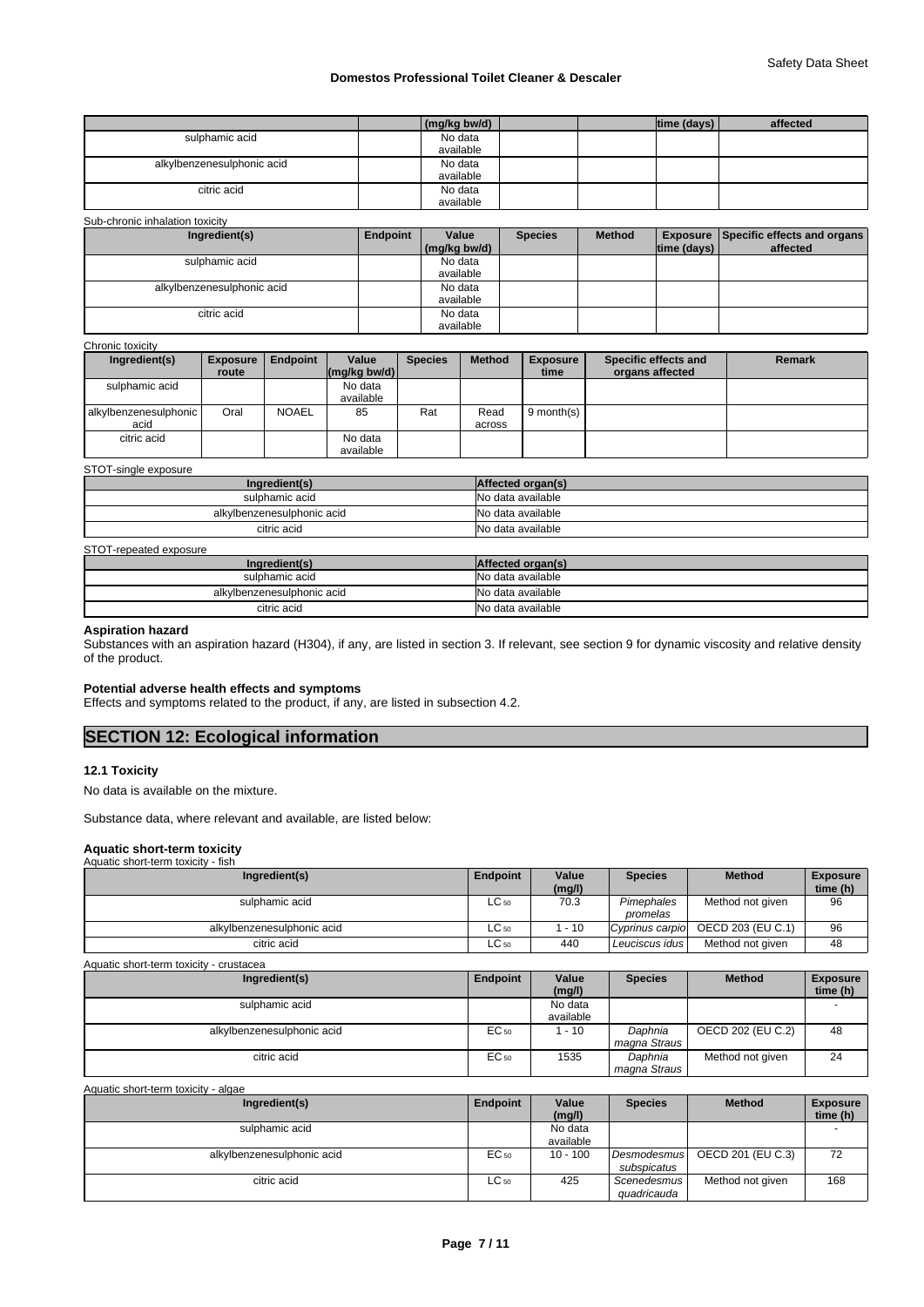| Aquatic short-term toxicity - marine species   |          |                      |                 |               |                                |
|------------------------------------------------|----------|----------------------|-----------------|---------------|--------------------------------|
| Ingredient(s)                                  | Endpoint | Value<br>(mg/l)      | <b>Species</b>  | <b>Method</b> | <b>Exposure</b><br>time (days) |
| sulphamic acid                                 |          | No data<br>available |                 |               |                                |
| alkylbenzenesulphonic acid                     |          | No data<br>available |                 |               |                                |
| citric acid                                    |          | No data<br>available |                 |               | -                              |
| Impact on sewage plants - toxicity to bacteria |          |                      |                 |               |                                |
| Ingredient(s)                                  | Endpoint | Value<br>(mn/l)      | <b>Inoculum</b> | <b>Method</b> | <b>Exposure</b><br>timo        |

|                            |                  | (mg/l)    |               |                  | time       |
|----------------------------|------------------|-----------|---------------|------------------|------------|
| sulphamic acid             | $EC_{10}$        | >1000     | Pseudomonas I | Method not given | 16 hour(s) |
|                            |                  |           | putida        |                  |            |
| alkylbenzenesulphonic acid |                  | No data   |               |                  |            |
|                            |                  | available |               |                  |            |
| citric acid                | EC <sub>50</sub> | >10000    | Pseudomonas I | Method not given | 16 hour(s) |
|                            |                  |           | putida        |                  |            |

# **Aquatic long-term toxicity** Aquatic long-term toxicity - fish

| Ingredient(s)              | Endpoint    | Value     | <b>Species</b> | <b>Method</b> | <b>Exposure</b>     | <b>Effects observed</b> |
|----------------------------|-------------|-----------|----------------|---------------|---------------------|-------------------------|
|                            |             | (mg/l)    |                |               | time                |                         |
| sulphamic acid             |             | No data   |                |               |                     |                         |
|                            |             | available |                |               |                     |                         |
| alkylbenzenesulphonic acid | <b>NOEC</b> | $0.1 - 1$ | ∟epomis        | Read across   | $28 \text{ day}(s)$ |                         |
|                            |             |           | macrochirus    |               |                     |                         |
| citric acid                |             | No data   |                |               |                     |                         |
|                            |             | available |                |               |                     |                         |

| Aquatic long-term toxicity - crustacea |
|----------------------------------------|
|----------------------------------------|

| Ingredient(s)              | Endpoint    | Value<br>(mg/l)      | <b>Species</b> | <b>Method</b> | <b>Exposure</b><br>time | <b>Effects observed</b> |
|----------------------------|-------------|----------------------|----------------|---------------|-------------------------|-------------------------|
| sulphamic acid             |             | No data<br>available |                |               |                         |                         |
| alkylbenzenesulphonic acid | <b>NOEC</b> | $-10$                | Not specified  | Read across   | $32 \text{ day}(s)$     |                         |
| citric acid                |             | No data<br>available |                |               |                         |                         |

#### Aquatic toxicity to other aquatic benthic organisms, including sediment-dwelling organisms, if available:

| Ingredient(s)              | Endpoint | Value<br>(mg/kg dw | <b>Species</b> | <b>Method</b> | <b>Exposure</b><br>$ time$ (days) $ $ | <b>Effects observed</b> |
|----------------------------|----------|--------------------|----------------|---------------|---------------------------------------|-------------------------|
|                            |          | sediment)          |                |               |                                       |                         |
| sulphamic acid             |          | No data            |                |               |                                       |                         |
|                            |          | available          |                |               |                                       |                         |
| alkylbenzenesulphonic acid |          | No data            |                |               | <b>.</b>                              |                         |
|                            |          | available          |                |               |                                       |                         |
| citric acid                |          | No data            |                |               | $\overline{\phantom{a}}$              |                         |
|                            |          | available          |                |               |                                       |                         |

**Terrestrial toxicity** Terrestrial toxicity - soil invertebrates, including earthworms, if available:

| Ingredient(s)              | Endpoint | Value<br>(mg/kg dw<br>soil) | <b>Species</b> | <b>Method</b> | <b>Exposure</b><br>$ time$ (days) $ $ | <b>Effects observed</b> |
|----------------------------|----------|-----------------------------|----------------|---------------|---------------------------------------|-------------------------|
| sulphamic acid             |          | No data<br>available        |                |               | $\overline{\phantom{0}}$              |                         |
| alkylbenzenesulphonic acid | LD 50    | >1000                       | Eisenia fetida | OECD 207      | 14                                    |                         |
| citric acid                |          | No data<br>available        |                |               | $\sim$                                |                         |

Terrestrial toxicity - plants, if available:

| Ingredient(s)              | Endpoint | Value<br>(mg/kg dw<br>soil) | <b>Species</b> | <b>Method</b> | <b>Exposure</b><br>$ time$ (days) $ $ | <b>Effects observed</b> |
|----------------------------|----------|-----------------------------|----------------|---------------|---------------------------------------|-------------------------|
| sulphamic acid             |          | No data<br>available        |                |               | $\overline{\phantom{a}}$              |                         |
| alkylbenzenesulphonic acid | EC 50    | 167                         |                | OECD 208      | 21                                    |                         |
| citric acid                |          | No data<br>available        |                |               | <b>.</b>                              |                         |

### Terrestrial toxicity - birds, if available:

| Ingredient(s)              | Endpoint | Value     | <b>Species</b> | <b>Method</b> | <b>Exposure</b>          | <b>Effects observed</b> |
|----------------------------|----------|-----------|----------------|---------------|--------------------------|-------------------------|
|                            |          |           |                |               | $ time$ (days) $ $       |                         |
| sulphamic acid             |          | No data   |                |               |                          |                         |
|                            |          | available |                |               |                          |                         |
| alkylbenzenesulphonic acid |          | No data   |                |               | $\overline{\phantom{0}}$ |                         |
|                            |          | available |                |               |                          |                         |
| citric acid                |          | No data   |                |               | $\overline{\phantom{a}}$ |                         |
|                            |          | available |                |               |                          |                         |

| Terrestrial toxicity - beneficial insects, if available: |                 |           |                |               |                    |                         |
|----------------------------------------------------------|-----------------|-----------|----------------|---------------|--------------------|-------------------------|
| Ingredient(s)                                            | <b>Endpoint</b> | Value     | <b>Species</b> | <b>Method</b> | <b>Exposure</b>    | <b>Effects observed</b> |
|                                                          |                 | (mg/kg dw |                |               | $ time$ (days) $ $ |                         |
|                                                          |                 | soil)     |                |               |                    |                         |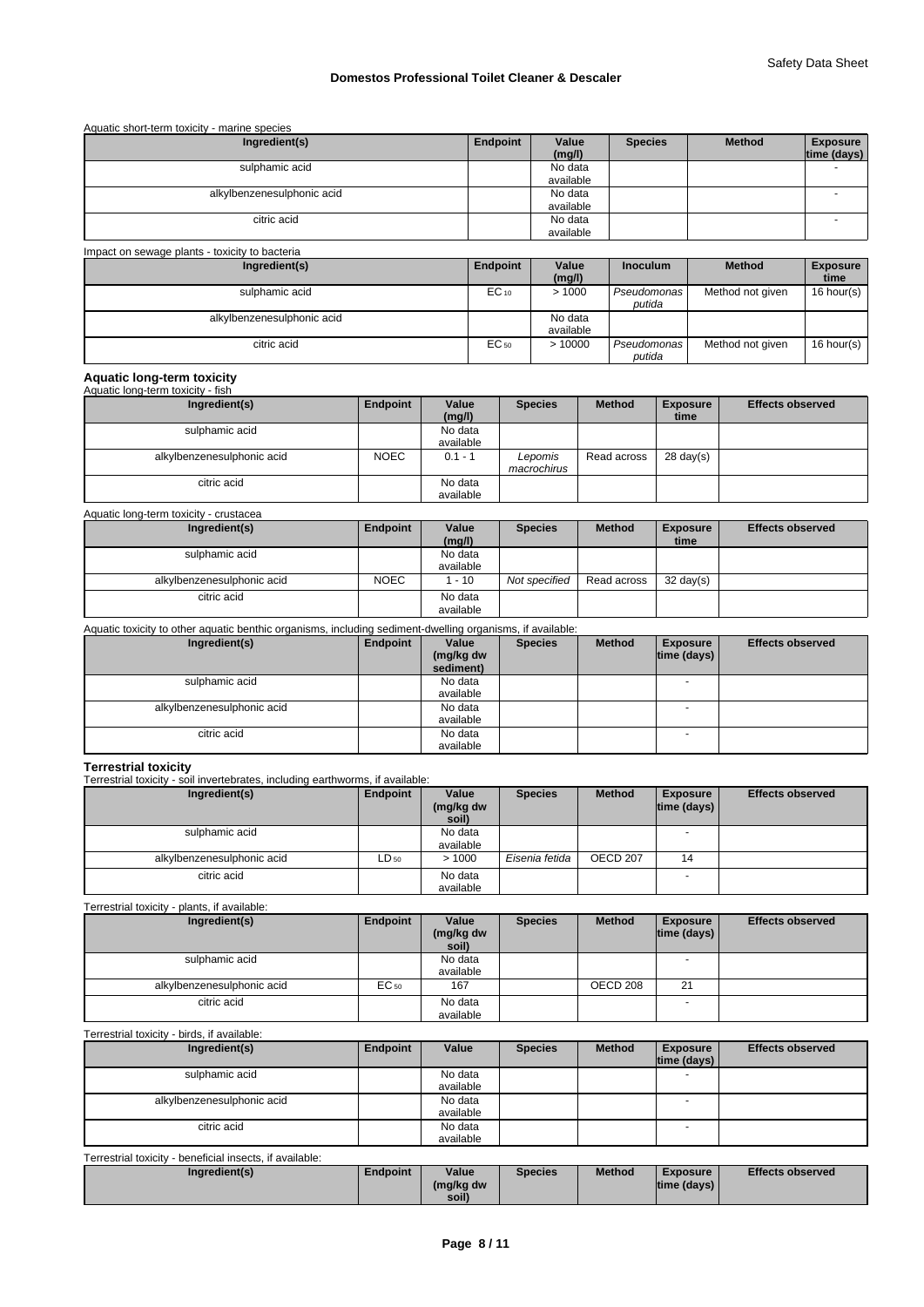| sulphamic acid             | No data<br>available |                          |  |
|----------------------------|----------------------|--------------------------|--|
| alkylbenzenesulphonic acid | No data<br>available |                          |  |
| citric acid                | No data<br>available | $\overline{\phantom{0}}$ |  |

Terrestrial toxicity - soil bacteria, if available:

| Ingredient(s)              | Endpoint | Value<br>(mg/kg dw<br>soil) | <b>Species</b> | <b>Method</b> | <b>Exposure</b><br>$ time$ (days) $ $ | <b>Effects observed</b> |
|----------------------------|----------|-----------------------------|----------------|---------------|---------------------------------------|-------------------------|
| sulphamic acid             |          | No data<br>available        |                |               |                                       |                         |
| alkylbenzenesulphonic acid |          | No data<br>available        |                |               |                                       |                         |
| citric acid                |          | No data<br>available        |                |               | <b>1</b>                              |                         |

## **12.2 Persistence and degradability**

**Abiotic degradation**

Abiotic degradation - photodegradation in air, if available:

Abiotic degradation - hydrolysis, if available:

Abiotic degradation - other processes, if available:

## **Biodegradation**

Ready biodegradability - aerobic conditions

| Ingredient(s)              | <b>Inoculum</b> | <b>Analytical</b><br>method | $DT_{50}$           | <b>Method</b> | <b>Evaluation</b>                       |
|----------------------------|-----------------|-----------------------------|---------------------|---------------|-----------------------------------------|
| sulphamic acid             |                 |                             |                     |               | Not applicable (inorganic<br>substance) |
| alkylbenzenesulphonic acid |                 |                             | $194%$ in 28 day(s) | OECD 301A     | Readily biodegradable                   |
| citric acid                |                 |                             | $197%$ in 28 day(s) | OECD 301B     | Readily biodegradable                   |

Ready biodegradability - anaerobic and marine conditions, if available:

Degradation in relevant environmental compartments, if available:

# **12.3 Bioaccumulative potential**<br>Partition coefficient n-octanol/water (log Kow)

| Partition coefficient n-octanol/water (log Kow) |       |                  |                                    |        |  |
|-------------------------------------------------|-------|------------------|------------------------------------|--------|--|
| Ingredient(s)                                   | Value | <b>Method</b>    | <b>Evaluation</b>                  | Remark |  |
| sulphamic acid                                  |       |                  | No bioaccumulation expected        |        |  |
| alkylbenzenesulphonic acid                      | 3.2   | Method not given | Low potential for bioaccumulation  |        |  |
| citric acid                                     | 1.72  |                  | <b>No bioaccumulation expected</b> |        |  |

| Bioconcentration factor (BCF) |                   |                |               |                                                    |        |
|-------------------------------|-------------------|----------------|---------------|----------------------------------------------------|--------|
| Ingredient(s)                 | Value             | <b>Species</b> | <b>Method</b> | <b>Evaluation</b>                                  | Remark |
| sulphamic acid                | No data available |                |               |                                                    |        |
| alkylbenzenesulphonic<br>acid | $2 - 500$         |                |               | Method not given Low potential for bioaccumulation |        |
| citric acid                   | No data available |                |               |                                                    |        |

**12.4 Mobility in soil** Adsorption/Desorption to soil or sediment

| Ingredient(s)              | Adsorption<br>coefficient<br>Log Koc | <b>Desorption</b><br>coefficient<br>Log Koc(des) | <b>Method</b> | Soil/sediment<br>type | <b>Evaluation</b>                                   |
|----------------------------|--------------------------------------|--------------------------------------------------|---------------|-----------------------|-----------------------------------------------------|
| sulphamic acid             | l No data available I                |                                                  |               |                       |                                                     |
| alkylbenzenesulphonic acid | No data available                    |                                                  |               |                       | Low mobillity in soil                               |
| citric acid                | No data available                    |                                                  |               |                       | Potential for mobility in soil,<br>soluble in water |

#### **12.5 Results of PBT and vPvB assessment**

Substances that fulfill the criteria for PBT/vPvB, if any, are listed in section 3.

#### **12.6 Other adverse effects**

No other adverse effects known.

# **SECTION 13: Disposal considerations**

| 13.1 Waste treatment methods<br>Waste from residues / unused<br>products:     | The concentrated contents or contaminated packaging should be disposed of by a certified handler<br>or according to the site permit. Release of waste to sewers is discouraged. The cleaned packaging<br>material is suitable for energy recovery or recycling in line with local legislation. |
|-------------------------------------------------------------------------------|------------------------------------------------------------------------------------------------------------------------------------------------------------------------------------------------------------------------------------------------------------------------------------------------|
| <b>European Waste Catalogue:</b>                                              | 20 01 29 <sup>*</sup> - detergents containing dangerous substances.                                                                                                                                                                                                                            |
| <b>Empty packaging</b><br><b>Recommendation:</b><br>Suitable cleaning agents: | Dispose of observing national or local regulations.<br>Water, if necessary with cleaning agent.                                                                                                                                                                                                |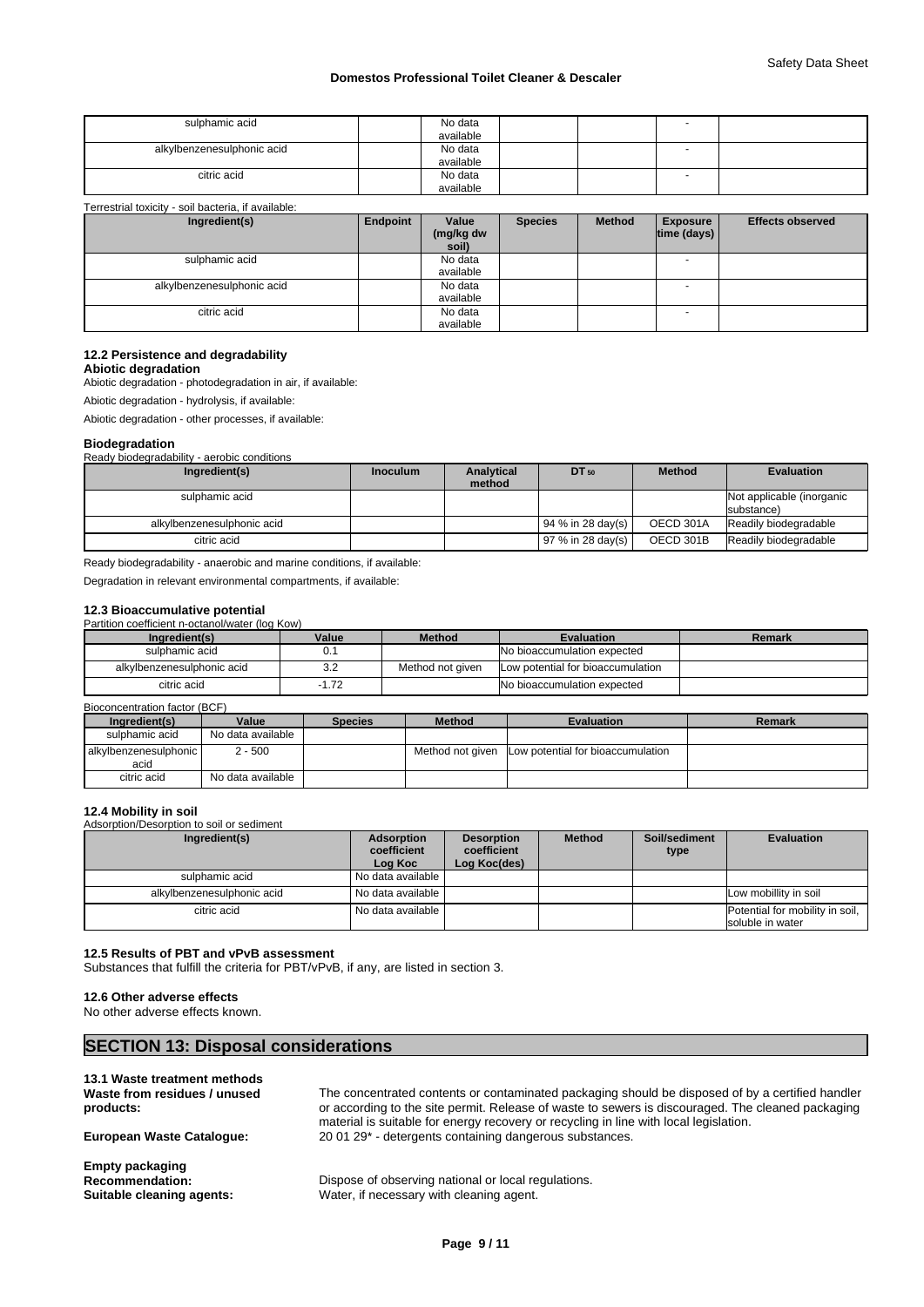# **SECTION 14: Transport information**



**Land transport (ADR/RID), Sea transport (IMDG), Air transport (ICAO-TI / IATA-DGR) 14.1 UN number:** 1760 **14.2 UN proper shipping name: 14.3 Transport hazard class(es): Transport hazard class (and subsidiary risks):** 8 **14.4 Packing group:** III **14.5 Environmental hazards: Environmentally hazardous:** No **Marine pollutant:** No **14.6 Special precautions for user:** None known. **14.7 Transport in bulk according to Annex II of MARPOL and the IBC Code:** The product is not transported in bulk tankers. **Other relevant information: ADR Classification code:** C9 **Tunnel restriction code:** E **Hazard identification number:** 80 **IMO/IMDG EmS:** F-A, S-B Corrosive liquid, n.o.s. ( sulphamic acid , alkylsulphonic acid )

The product has been classified, labelled and packaged in accordance with the requirements of ADR and the provisions of the IMDG Code Transport regulations include special provisions for certain classes of dangerous goods packed in limited quantities.

# **SECTION 15: Regulatory information**

#### **15.1 Safety, health and environmental regulations/legislation specific for the substance or mixture**

#### **EU regulations:**

• Regulation (EC) No. 1907/2006 - REACH

• Regulation (EC) No 1272/2008 - CLP

• Regulation (EC) No. 648/2004 - Detergents regulation

**Authorisations or restrictions (Regulation (EC) No 1907/2006, Title VII respectively Title VIII):** Not applicable.

UFI: SFV6-10FX-1006-5245

#### **Ingredients according to EC Detergents Regulation 648/2004** anionic surfactants 5 - 15 %

perfumes

The surfactant(s) contained in this preparation complies(comply) with the biodegradability criteria as laid down in Regulation (EC) No. 648/2004 on detergents. Data to support this assertion are held at the disposal of the competent authorities of the Member States and will be made available to them, at their direct request or at the request of a detergent manufacturer.

#### **15.2 Chemical safety assessment**

A chemical safety assessment has not been carried out on the mixture

## **SECTION 16: Other information**

*The information in this document is based on our best present knowledge. However, it does not constitute a guarantee for any specific product features and does not establish a legally binding contract*

**Reason for revision:**

This data sheet contains changes from the previous version in section(s):, 6, 16

#### **Classification procedure**

The classification of the mixture is in general based on calculation methods using substance data, as required by Regulation (EC) No 1272/2008. If for certain classifications data on the mixture is available or for example bridging principles or weight of evidence can be used for classification, this will be indicated in the relevant sections of the Safety Data Sheet. See section 9 for physical chemical properties, section 11 for toxicological information and section 12 for ecological information.

#### **Full text of the H and EUH phrases mentioned in section 3:**

#### **SDS code:** MSDS8040 **Version:** 03.2 **Revision:** 2020-02-02